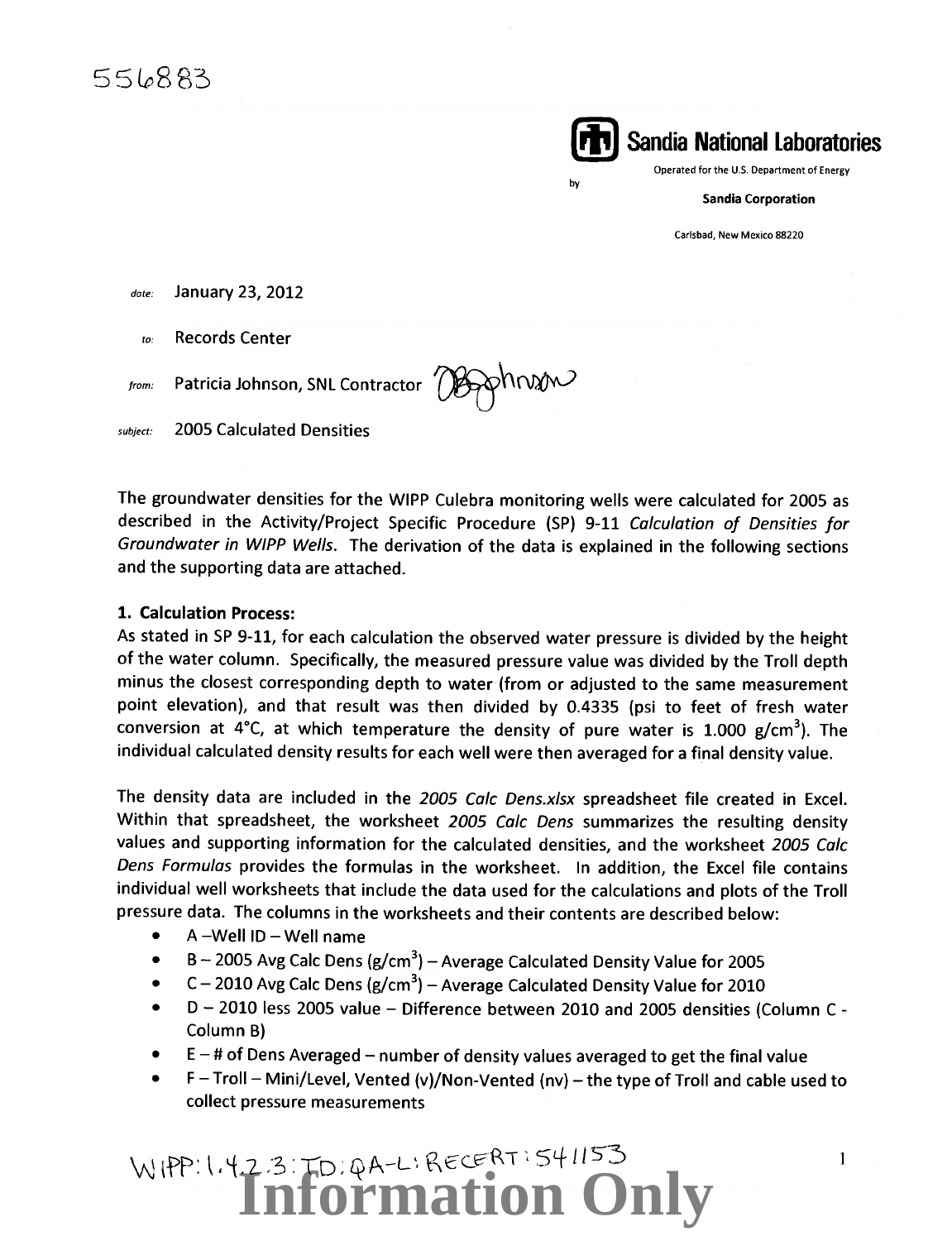- G- Timeframe of Data- Time period for pressure data used in calculations
- $H$  Troll File Name(s) File names for pressure data
- $I$  Troll Install Depth (ft BTOC/T) Depth below primary measuring point at which the Troll was installed, below top of casing or tubing
- J- Troll Ideal Install Depth {ft BTOC/T} {ERMS 549564}- Mid-Culebra depth below top of casing/tubing
- $K$  Length Off Ideal Depth (ft) Depth in feet that the Troll is installed below/above ideal {Column I- Column J)
- L Date of Install Date the Troll was installed into the well
- M Installation Logbook Page Reference to the logbook and page where the Troll installation was documented
- N Comments/Explanations Comments and/or explanations regarding data

The spreadsheet entries were verified by Dale 0. Bowman II, Organization 6212.

#### **2. Identification/Listing of Input, Input sources, and Output:**

- Excel spreadsheet including the data  $-$  2005 Calc Dens.xlsx
	- *);>* Worksheet 1- <sup>2005</sup>Calc Dens {printed copy attached)
	- *);>* Worksheet 2- <sup>2005</sup>Calc Dens Formulas (printed copy attached)
	- *);>* Worksheet 3- C-2737
	- *);>* Worksheet 4- ERDA-9
	- *);>* Worksheet 5- H-2b2
	- *);>* Worksheet 6- H-3b2
	- $\triangleright$  Worksheet 7 H-4b
	- $\triangleright$  Worksheet 8 H-5b
	- *);>* Worksheet 9- H-6b
	- *);>* Worksheet 10- H-7b1
	- *);>* Worksheet 11- H-9c
	- *);>* Worksheet 12- H-11b4
	- *);>* Worksheet 13- H-12
	- *);>* Worksheet 14- H-15
	- *);>* Worksheet 15- H-17
	- *);>* Worksheet 16- H-19b0
	- *);>* Worksheet 17 -IMC-461
	- *);>* Worksheet 18- P-17
	- *);>* Worksheet 19-SNL-1
	- *);>* Worksheet 20- SNL-2
	- *);>* Worksheet 21- SNL-3
	- *);>* Worksheet 22- SNL-5
	- *);>* Worksheet 23- SNL-8
	- *);>* Worksheet 24- SNL-9
	- *);>* Worksheet 25- SNL-12
	- *);>* Worksheet 26- SNL-13

### **Information Only**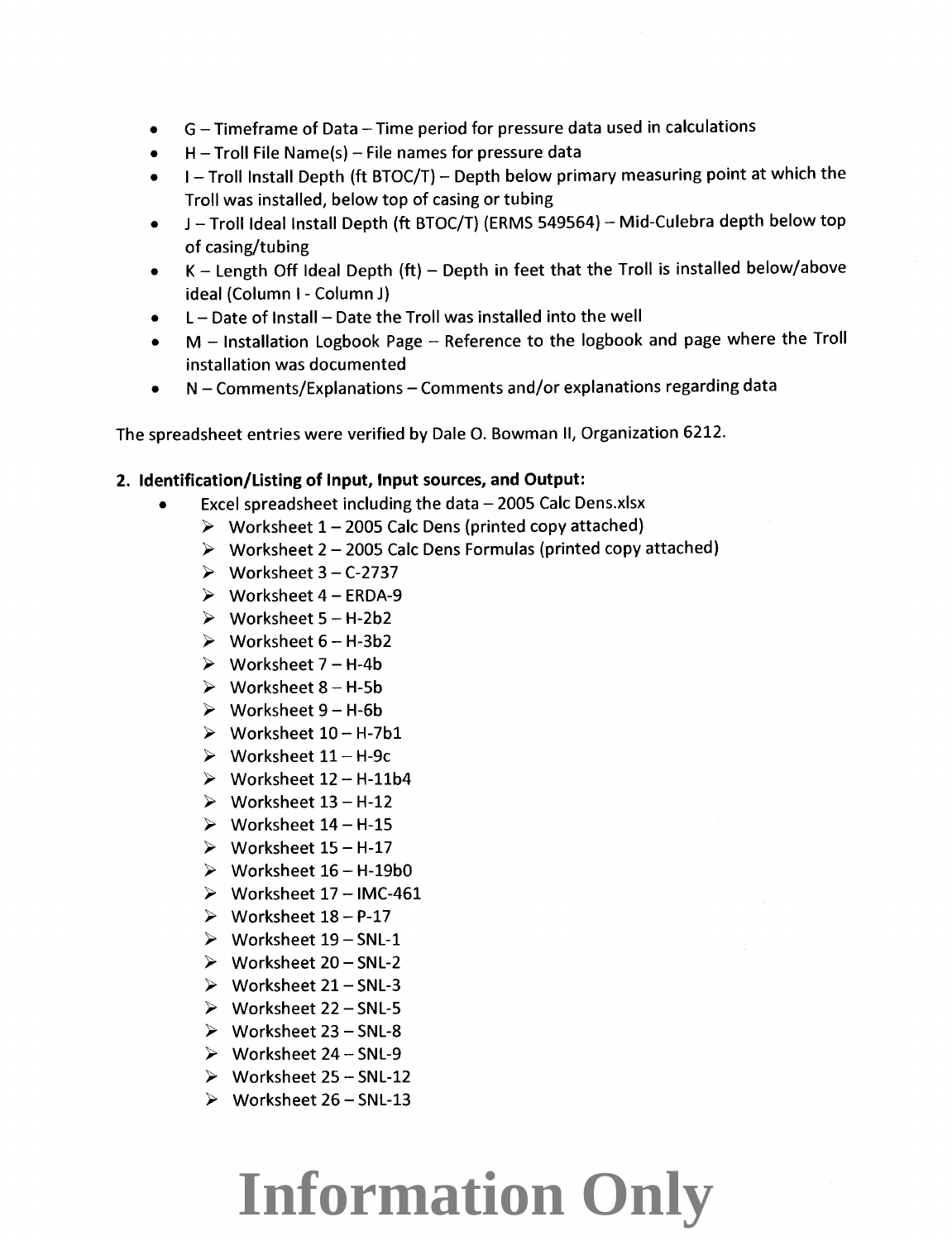- $\triangleright$  Worksheet 27 SNL-14
- $\triangleright$  Worksheet 28 SNL-15
- $\triangleright$  Worksheet 29 WIPP-11
- $\triangleright$  Worksheet 30 WIPP-12
- $\triangleright$  Worksheet 31 WIPP-13
- $\triangleright$  Worksheet 32 WIPP-25
- $\triangleright$  Worksheet 33 WIPP-26

### **3. Data Qualification for Compliance Decision Analysis:**

Data sources provided in Column H (Troll File Name(s)), Column M (Installation Logbook Page), and in the References Section.

#### **4. Software Used:**

Intel® Xeon® CPU, Microsoft Windows 7, Microsoft Office Professional Plus 2010 Excel

#### **5. Reviews:**

Technical: Dale 0. Bowman II, 6212 QA: Shelly Nielsen, 6210

#### **6. References:**

- Troll installation data and SNL water level data from the following logbooks (package ERMS 543277): Troll Logbook 3- Troll-3 Troll Logbook 4- Troll-4 Troll Logbook 5- Troll-S
	- Magenta Hydrology Notebook 6- Magenta-6
	- WIPP Site Well Testing 2 WSWT-2
	- WIPP Site Well Testing 7 WSWT-7
	- WIPP 30-Day Pumping Test  $#1 SNL-9$
	- WIPP 30-Day Pumping Test #2 WIPP-11
	- WIPP 30-Day Pumping Test #3 SNL-14
- WRES Water Level Data submitted to SNL in monthly memoranda (package ERMS 525178)
- Johnson, Patricia B., Culebra Center Depths for Use in Calculating Equivalent Freshwater Heads of the Culebra Dolomite Member of the Rustler Formation near the WIPP Site, Revision 3, June 10, 2010 {ERMS 553781)

### **7. List of Attachments:**

- 1. Printout of Excel file worksheet 2005 Calc Dens.xlsx
- 2. Printout of Excel file worksheet 2005 Calc Dens Formulas.xlsx
- 3. CD including the Excel file and memorandum

## **Information Only**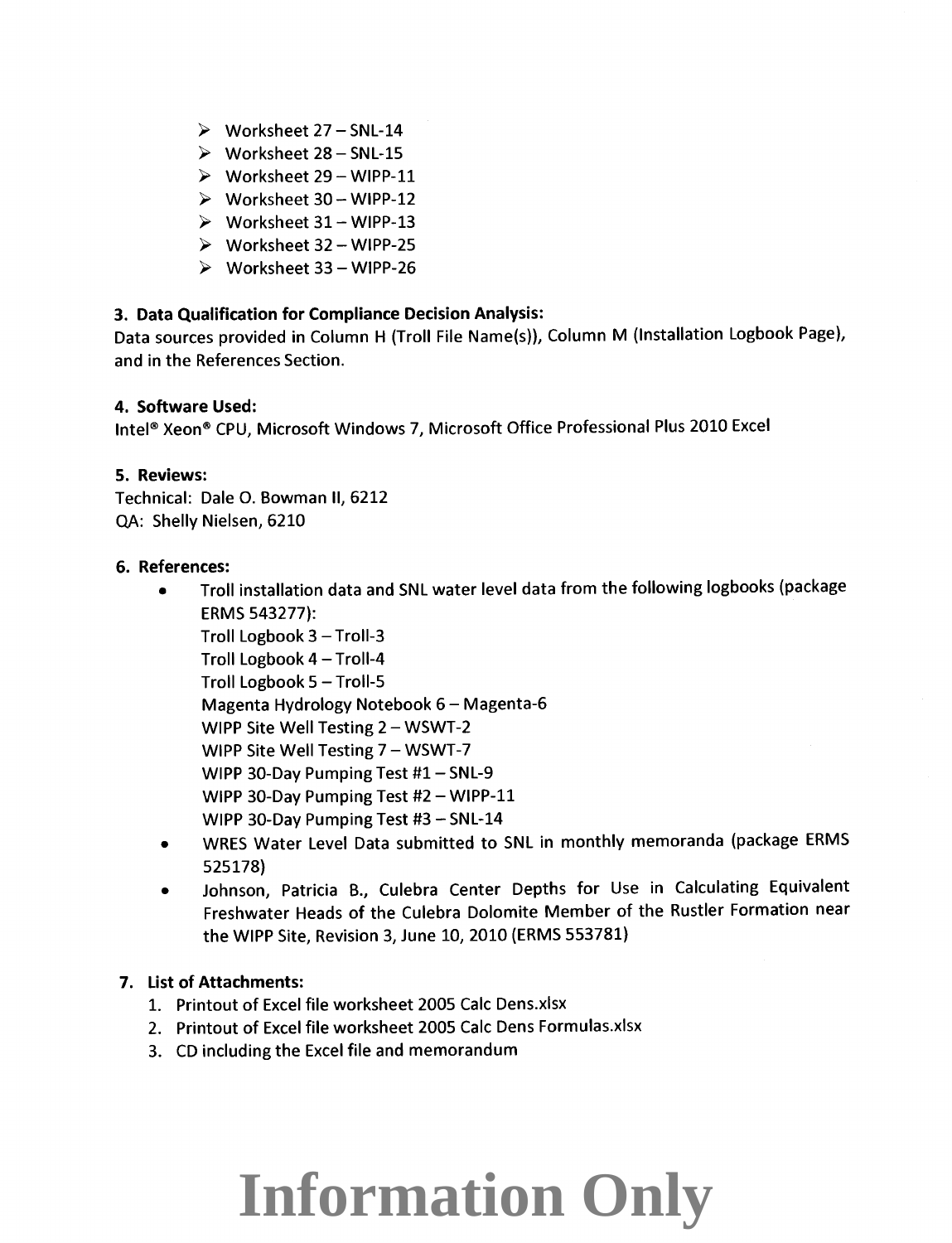Notes:

ft BTOC = feet below top of casing ft BTOT = feet below top of tubing BGS = below ground surface

NA = not applicable/available LTM =Long-Term Monitoring

|                |                           |                               |                |                                 |                      |                   | 2003 Calculated Defisition                                                                                              |                      |                     |            |                |                             | N                                      |
|----------------|---------------------------|-------------------------------|----------------|---------------------------------|----------------------|-------------------|-------------------------------------------------------------------------------------------------------------------------|----------------------|---------------------|------------|----------------|-----------------------------|----------------------------------------|
| A              |                           | £.                            | D              | E.                              |                      | G                 | н                                                                                                                       |                      |                     |            |                | м                           |                                        |
|                |                           |                               |                |                                 | Troll - Mini/Level,  |                   |                                                                                                                         | <b>Troll Install</b> | Troll Ideal Install | Length Off |                |                             |                                        |
|                |                           | 2005 Avg Calc   2010 Avg Calc | 2010 less      | # of Dens                       |                      | Timeframe of      | <b>Troll File Name(s)</b>                                                                                               | Depth (ft            | Depth (ft BTOC/T)   | Ideal      | Date of Instal | <b>Installation Logbook</b> | <b>Comments/Explanations</b>           |
| Well ID        | Dens (g/cm <sup>3</sup> ) | Dens                          | 2005 value     | Averaged                        | Vented (v)/Non-      | Data              |                                                                                                                         |                      |                     |            |                | Page                        |                                        |
|                |                           |                               |                |                                 | Vented (nv)          |                   |                                                                                                                         | BTOC/T)              | (ERMS 549564)       | Depth (ft) |                |                             |                                        |
| AEC-7          |                           |                               | <b>Section</b> |                                 |                      |                   | No Troll Data                                                                                                           | $\sim$               |                     |            |                |                             |                                        |
|                |                           |                               |                |                                 |                      |                   | SN12807 2004-12-16 104734 C-2737(C7).bin, SN17333 2005-06-28 140000 C-2737(C8).bin, SN17333 2005-07                     | 701.0                | 691.0               | 10.00      | 3/23/2004      | WSWT-2 (141)                |                                        |
| $C-2737$       | 1.019                     | 1.025                         | 0.006          | -8                              | min(v)               | Jan - Nov         | 27 120000 C-2737(C9).bin, SN17333 2005-11-14 150000 C-2737(C10).bin                                                     | 701.5                | 691.0               | 10.50      | 6/28/2005      | Troll LB-4 (104)            |                                        |
|                |                           |                               |                |                                 |                      |                   | SN04580 2005-11-15 110000 ERDA-9(C3).bin, 5N12473 2004-10-11 130909 ERDA-9(C1).bin, SN04580 2006-                       | 475.0                | 716.8               | $-241.78$  | 3/22/2005      | Troll LB-4 (49)             |                                        |
| ERDA-9         | 1.066                     | 1.070                         | 0.004          | 6                               | min(v)               | Apr - Nov         |                                                                                                                         |                      | 716.8               | $-240.98$  | 11/15/2005     | Troll LB-5 (12)             |                                        |
|                |                           |                               |                |                                 |                      |                   | 02-23 130000 ERDA-9(C4).bin, SN04580 2005-03-22 150000 ERDA-9(C2).bin                                                   | 475.8                |                     |            |                |                             |                                        |
| H-2b2          | 1.020                     | 1.011                         | $-0.009$       | $\overline{7}$                  | mini(v)              | Jan - Apr         | SN07861 2004-07-19 125701 H-2b2(C2).bin                                                                                 | 450.0                | 635.5               | $-185.50$  | 7/19/2004      | Magenta-6 (99)              |                                        |
| $H-3b2$        | 1.053                     | 1.041                         | $-0.012$       | 11                              | min(v)               | Jan - Dec         | SN17386 2005-01-17 143150 H-3b2(C3).bin, SN17386 2005-07-11 150000 H-3b2(C4).bin                                        | 500.0                | 687.7               | $-187.70$  | 1/17/2005      | Troll LB-4 (2)              |                                        |
|                |                           |                               |                |                                 |                      |                   |                                                                                                                         | 445.0                | 504.1               | $-59.10$   | 11/10/2004     | Troll LB-3 (127)            | 2010 density and ideal depth for H-4bR |
| H-4b           | 1.015                     | 1.016                         | 0.001          | $\overline{\mathbf{3}}$         | min(v)               | Jan, Jul          | SN17716 2004-11-10 144039 H-4b (C1).bin, SN17334 2005-07-01 100000 H-4b(C1).bin                                         | 500.0                | 504.1               | $-4.10$    | 7/1/2005       | WSWT-7 (65)                 |                                        |
|                | 1.097                     | 1.091                         | $-0.006$       | -9                              | min(v)               | Apr - Dec         | SN08276 2005-04-06 160000 H-5b(C1).bin, SN08276 2005-10-21 130000 H-5b(C2).bin                                          | 600.0                | 910.3               | $-310.30$  | 4/6/2005       | Troll LB-4 (61)             |                                        |
| $H-5b$         |                           |                               |                |                                 |                      |                   |                                                                                                                         |                      |                     |            | 10/14/2004,    | Froll LB-3 (111-2) Troll    |                                        |
| H-6b           | 1.040                     | 1.035                         | $-0.005$       | 12                              | min(v)               | Jan - Dec         | SN17353 2004-10-14 112016 H-6b(C3).bin, 5N17353 2005-10-04 130000 H-6b(C4).bin                                          | 450.8                | 617.5               | $-166.70$  | 10/4/2005      | LB-4 (146)                  |                                        |
|                |                           |                               |                |                                 |                      |                   |                                                                                                                         |                      |                     |            |                |                             |                                        |
|                |                           | 1.004                         | $-0.004$       | 11                              | min(v)               | Feb - Dec         | SN17716 2005-01-19 132045 H-7b1(C3).bin, SN17716 2005-11-22 150000 H-7b1(C4).bin                                        | 275.0                | 269.9               | 5.10       | 1/19/2005      | Troll LB-4 (9)              |                                        |
| H-7b1          | 1.008                     |                               |                |                                 |                      |                   |                                                                                                                         | 275.8                | 269.9               | 5.90       | 11/22/2005     | Troll LB-5 (23)             |                                        |
|                |                           |                               |                |                                 |                      |                   |                                                                                                                         | 500.0                | 663.5               | $-163.50$  | 1/18/2005      | Troll LB-4 (6-7)            |                                        |
| Н-9с           | 1.028                     | 1.004                         | $-0.024$       | 11                              | min(v)               | Jan - Nov         | SN11025 2005-01-18 153659 H-9c(C7).bin, SN11025 2005-11-23 100000 H-9c(C8).bin                                          |                      |                     |            |                |                             |                                        |
|                | 1.088                     | 1.049                         | $-0.039$       | -6                              | min(v)               | Jul - Dec         | SN11231 2005-07-15 150000 H-11b4 (C2).bin                                                                               | 500.0                | 736.2               | $-236.20$  | 7/15/2005      | Troll LB-4 (107)            |                                        |
| H-11b4         |                           |                               |                |                                 |                      |                   |                                                                                                                         | 550.0                | 838.4               | $-288.40$  | 4/29/2005      | Troll LB-4 (87)             |                                        |
| $H-12$         | 1.106                     | 1.105                         | $-0.001$       | 9                               | min(v)               | May - Dec         | SN04558 2005-04-29 110000 H-12(C2).bin, SN04558 2005-12-22 150000 H-12(C3).bin                                          | 550.8                | 838.4               | $-287.60$  | 12/22/2005     | Troll LB-5 (47)             |                                        |
|                |                           |                               |                |                                 |                      |                   |                                                                                                                         | 600.0                | 872.5               | $-272.54$  | 7/18/2005      | WSWT-7 (89)                 |                                        |
| $H-15$         | 1.082                     | 1.117                         | 0.035          | 6                               | min(v)               | Jul - Dec         | SN07861 2005-07-18 100000 H-15(C14).bin, SN07861 2005-11-14 120000 H-15(C15).bin                                        |                      |                     |            |                |                             | 2010 density and ideal depth for H-15R |
|                |                           |                               |                |                                 |                      |                   |                                                                                                                         | 600.8                | 872.5               | $-271.74$  | 11/14/2005     | Troll LB-5 (9)              |                                        |
| $H-17$         | 1.168                     | 1.134                         | $-0.034$       | 8                               | min(v)               | May - Dec         | SN18758 2005-04-28 120000 H-17(C1).bin                                                                                  | 500.0                | 720.4               | $-220.40$  | 4/28/2005      | Troll LB-5 (85)             |                                        |
| H-19b0         | 1.067                     | 1.066                         | $-0.001$       | $\mathbf{1}$                    | min(v)               | Dec               | SN13475 2005-11-15 120000 H-19b0(C1).bin                                                                                | 500.8                | 754.0               | $-253.20$  | 11/15/2005     | Troll LB-5 (15)             |                                        |
|                |                           |                               |                |                                 |                      |                   |                                                                                                                         |                      |                     |            | 1/26/2005,     | WSWT-5 (139-140)            |                                        |
| IMC-461        | 1.015                     | 1.003                         | $-0.012$       | -9                              | min(v)               | Feb - Oct         | SN08268 2005-01-26 135912 IMC-461 (C7) bin                                                                              | 375.8                | 376.5               | $-0.70$    | 10/4/2005      | Troll LB-4 (145)            |                                        |
|                | 1.201                     |                               |                |                                 | min(v)               |                   | SN17400 2004-10-12 150549 P-17(C2).bin, SN17400 2005-06-15 100000 P-17(C3).bin, SN17400 2005-06-21                      |                      |                     | $-20.50$   | 10/12/2004     | Troll LB-3 (107)            |                                        |
| P-17           |                           |                               |                | 7                               |                      | Jan - Jul         |                                                                                                                         | 550.0                | 570.5<br>612.9      | 0.00       | 4/19/2005      | <b>Troll LB-4 (80)</b>      | Ideal depth is BGS                     |
|                |                           |                               |                |                                 |                      |                   | 140000 P-17(C4).bin, SN17400 2005-06-29 170000 P-17(C5).bin                                                             | 601.2                |                     | $-11.67$   | 3/21/2005      | Troll LB-4 (47)             |                                        |
| SNL-1          | 1.032                     | 1.026                         | $-0.006$       | 6                               | min(v)               | Mar - Aug         | SN13590 2005-03-21 130000 SNL-1(C7).bin                                                                                 |                      |                     |            |                |                             |                                        |
|                |                           |                               |                |                                 |                      |                   | SN13562 2005-01-19 121756 SNL-2(C12pump).bin, SN13562 2005-01-25 093319 SNL-2(C13).bin, SN13562                         | 475.1                | 470.7               | 4.40       | 9/24/2004      | Troll LB-3 (97)             |                                        |
| $SNL-2$        | 1.003                     | 1.007                         | 0.004          | 9                               | min(v)               | Mar - Dec         | 2005-02-28 140000 SNL-2(C14).bin, SN12807 2005-07-27 090000 SNL-2(C15).bin, SN13590 2005-11-22<br>110000 SNL-2(C16).bin | 473.8                | 470.7               | 3.10       | 7/27/2005      | WSWT-7 (101-2)              |                                        |
|                |                           |                               |                |                                 |                      |                   |                                                                                                                         | 474.6                | 470.7               | 3.90       | 11/22/2005     | Troll LB-5 (18)             |                                        |
|                |                           |                               |                |                                 |                      |                   |                                                                                                                         | 600.0                | 766.5               | $-166.50$  | 5/3/2004       | WSWT-3 (42)                 |                                        |
| $SNL-3$        | 1.029                     | 1.026                         | $-0.003$       | 12                              | min(v)               | Jan - Dec         | SN11028 2004-05-03 111511 SNL-3(C2).bin, SN11028 2005-04-13 140000 SNL-3(C3).bin                                        |                      |                     |            | 4/13/2005      | Troll LB-4 (77)             |                                        |
|                |                           |                               |                |                                 |                      |                   |                                                                                                                         |                      |                     |            | 8/18/04,       | Troll LB-3 (72), Troll      |                                        |
| SNL-5          | 1.008                     | 1.006                         | -0.002         | 12                              | min(v)               | Jan - Dec         | SN04558 2004-09-10 134143 SNL-5(C3).bin, SN11306 2005-04-01 140000 SNL-5(C4).bin                                        | 649.0<br>450.0       |                     | $-199.00$  | 4/1/05         | LB-4 (57)                   |                                        |
|                |                           |                               |                |                                 |                      |                   | No Water Level Data Available in Hydrograph                                                                             |                      |                     | - 1910     |                |                             |                                        |
| $SNL-6$        |                           | <b>SALES</b>                  |                | <b><i>STATE OF BUILDING</i></b> | <b>REAL PROPERTY</b> | <b>STATISTICS</b> | <u> 1990 - John Barnett, franc</u>                                                                                      |                      |                     |            |                |                             |                                        |
|                |                           |                               |                |                                 |                      |                   | SN14199 2005-07-19 110000 SNL-8(C).bin, SN14199 2005-10-11 094500 SNL-8(C1).bin, SN14199 2005-10-11                     | 650.0                | 969.7               | $-319.70$  | 7/19/2005      | WSWT-7 (94)                 |                                        |
|                |                           |                               |                |                                 |                      |                   | 165601 SNL-8(C2).bin, SN14199 2005-10-18 080000 SNL-8(C3).bin, SN14199 2005-11-16 091500 5NL-                           |                      |                     |            |                |                             |                                        |
| SNL-8          | 1.039                     | 1.092                         | 0.053          | -5                              | min(v)               | Jul - Dec         | 8(C4).bin, SN14199 2005-11-16 145416 SNL-8(C5).bin, SN18778 2005-11-18 140000 SNL-8(C6).bin, 5N18778                    |                      |                     |            |                |                             |                                        |
|                |                           |                               |                |                                 |                      |                   | 2005-11-23 120000 SNL-8(C7).bin                                                                                         | 650.2                | 969.7               | $-319.55$  | 11/18/2005     | Troll LB-5 (15)             |                                        |
|                |                           |                               |                |                                 |                      |                   | SN17621 2004-12-21 130313 SNL-9(C10).bin                                                                                | 521.7                | 567.2               | $-45.50$   | 12/21/2004     | SNL-9 (133)                 |                                        |
| $SNL-9$        | 1.025                     | 1.016                         | $-0.009$       | 12                              | min(v)               | Jan - Dec         |                                                                                                                         |                      |                     |            | 10/1/2004      | Troll LB-3 (104)            |                                        |
| <b>SNL-12</b>  | 1.000                     | 1.003                         | 0.003          | 12                              | min(v)               | Jan - Dec         | SN11358 2004-12-15 142301 SNL-12(C5).bin, SN16771 2005-01-31 115614 SNL-12(C6).bin                                      | 575.0                | 570.9               |            | 1/31/2005      | Troll LB-4 (17)             |                                        |
|                |                           |                               |                |                                 |                      |                   |                                                                                                                         |                      |                     |            |                |                             |                                        |
| SNL-13         | 1.035                     | 1.021                         | $-0.014$       | $7^{\circ}$                     | min(v)               | Jun - Dec         | SN18823 2005-06-15 150000 SNL-13(C1).bin                                                                                | 400.0                | 401.2               | $-1.16$    | 6/15/2005      | WSWT-7 (52)                 |                                        |
|                |                           |                               | 0.002          | -6                              | min(v)               | Jun - Dec         | SN12473 2005-06-15 110000 SNL-14(C1).bin, SN17337 2005-07-15 140000 SNL-14(C2).bin, SN17337 2005-07                     | 450.0                | 669.5               | $-219.50$  | 6/15/2005      | W5WT-7 (51)                 |                                        |
| SNL-14         | 1.042                     | 1.044                         |                |                                 |                      |                   | 26 110000 SNL-14(C4).bin, SN17337 2005-10-25 130000 SNL-14(C7).bin                                                      | 642.5                | 669.5               | $-27.00$   | 10/25/2005     | SNL-14 (152)                |                                        |
|                |                           |                               |                |                                 |                      |                   | SN18778 2005-06-23 140000 SNL-15(C).bin, SN18778 2005-07-07 150000 SNL-15(C1).bin, SN18778 2005-07-                     | 931.0                | 922.8               | 8.20       | 6/23/2005      | WSWT-7 (63)                 |                                        |
| SNL-15         | 1.233                     | 1.226                         | $-0.007$       | $\overline{2}$                  | min(v)               | Jun - Jul         | 14 110000 SNL-15(C2).bin                                                                                                |                      |                     |            |                |                             |                                        |
| <b>SNL-16</b>  |                           |                               |                |                                 |                      |                   | Not drilled yet<br>998 MB 1948                                                                                          |                      | BR 1                |            |                | <b>Robert Ma</b>            |                                        |
|                |                           |                               |                |                                 |                      |                   | Not drilled yet                                                                                                         |                      |                     |            |                |                             |                                        |
| <b>SNL-17A</b> |                           |                               |                |                                 |                      |                   | Not drilled yet                                                                                                         |                      | - 152               |            |                |                             |                                        |
| <b>SNL-18</b>  |                           |                               |                |                                 |                      |                   | 장부의 강화                                                                                                                  |                      |                     |            |                |                             | <b>RAGARET START</b>                   |
| <b>SNL-19</b>  |                           |                               |                |                                 |                      |                   | Not drilled yet<br>그래도 좋다                                                                                               |                      |                     |            |                | <b>STORY OF</b>             |                                        |
| <b>WIPP-11</b> | 1042                      | 1.035                         | $-0.007$       | 9                               | min(v)               | Apr - Dec         | SN17399 2005-04-04 140000 WIPP-11(C11).bin, SN17399 2005-04-13 130000 WIPP-11(C12).bin                                  | 603                  | 857.8               | $-254.80$  | 1/27/2005      | WIPP-11 (13)                |                                        |
| <b>WIPP-12</b> | 1.104                     |                               |                | 5.                              | min(v)               | Jan - May         | SN17333 2005-01-26 110831 WIPP-12(C) bin                                                                                | 600.0                |                     |            | 1/26/2005      | Troll LB-4 (16)             |                                        |
|                |                           |                               |                |                                 |                      |                   |                                                                                                                         | 650                  | 715.3               | $-65.30$   | 10/14/2004     | Troll LB-3 (113)            |                                        |
| <b>WIPP-13</b> | 1.038                     | 1.042                         | 0.004          | 12                              | min(v)               | Jan - Dec         | SN17310 2004-10-14 145956 WIPP-13(C2).bin, SN17310 2005-07-19 100000 WIPP-13(C3).bin                                    | 500                  | 715.3               | $-215.30$  | 7/19/2005      | WSWT-7 (93)                 |                                        |
|                |                           |                               |                | e germane                       |                      |                   | <b>STATISTICS</b><br>No Troll Data<br><b>THE REAL PROPERTY OF STATISTICS</b>                                            |                      |                     |            |                |                             |                                        |
| <b>WIPP-19</b> |                           | tan Kar                       |                |                                 |                      |                   |                                                                                                                         | 445.0                | 459.5               | $-14.50$   | 10/19/2004     | WSWT-4 (149)                | Ideal depth is BGS                     |
| WIPP-25        | 1.004                     |                               |                | 10                              | min(v)               | Jan - Oct         | SN17457 2004-10-19 143756 WIPP-25(C6).bin                                                                               |                      |                     |            |                |                             |                                        |
| WIPP-26        | 1.033                     |                               |                | 10                              | min(v)               | Mar - Dec         | SN11336 2005-02-23 104117 WIPP-26(C3).bin, SN11336 2005-03-28 160000 WIPP-26(C4).bin                                    | 170.0                | 197.5               | $-27.50$   | 2/23/2005      | Troll LB-4 (37)             | Ideal depth is BGS                     |

WSWT = WIPP Well Site Testing

Note - All Troll depths are presented as documented in the SN, universal compensation for Troll depth to sensor have not been made<br>**All Troll depths are presented as documented in the SN, universal compensation for Troll d** 

#### **2005 Calculated Densities**